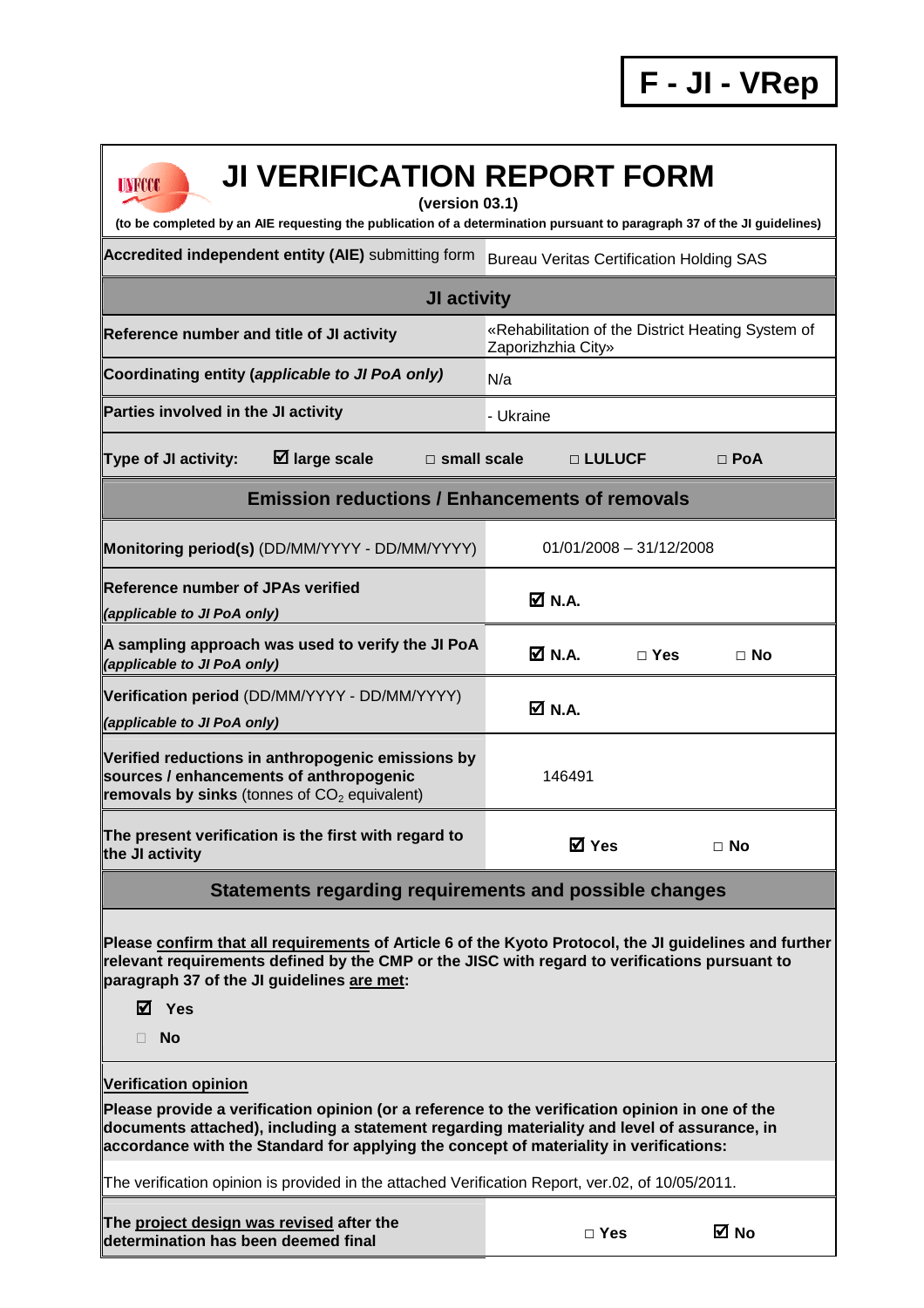|                                                                                                                                                                                                                      |                                                                                                                                                                                                                                                                                                                       | If yes, please list all revisions to the project design<br>and express a determination opinion (or provide a<br>reference to an attached document containing the<br>required information)                                                                                      | $\boxtimes$ N.A.             |              |           |  |
|----------------------------------------------------------------------------------------------------------------------------------------------------------------------------------------------------------------------|-----------------------------------------------------------------------------------------------------------------------------------------------------------------------------------------------------------------------------------------------------------------------------------------------------------------------|--------------------------------------------------------------------------------------------------------------------------------------------------------------------------------------------------------------------------------------------------------------------------------|------------------------------|--------------|-----------|--|
| If project design was revised, please confirm that<br>conditions defined by paragraph 33 of the JI<br>quidelines are still met                                                                                       |                                                                                                                                                                                                                                                                                                                       |                                                                                                                                                                                                                                                                                | Ø N.A.                       | $\Box$ Yes   | $\Box$ No |  |
| opinion                                                                                                                                                                                                              |                                                                                                                                                                                                                                                                                                                       | If project design was revised, please confirm that<br>the changes do not alter the original determination                                                                                                                                                                      | <b>Ø</b> N.A.                | $\Box$ Yes   | $\Box$ No |  |
|                                                                                                                                                                                                                      |                                                                                                                                                                                                                                                                                                                       | If project design was revised, please confirm that:                                                                                                                                                                                                                            |                              |              |           |  |
|                                                                                                                                                                                                                      | changed                                                                                                                                                                                                                                                                                                               | (a) Physical location of the project has not                                                                                                                                                                                                                                   | $\overline{\mathsf{M}}$ N.A. | $\Box$ Yes   | $\Box$ No |  |
|                                                                                                                                                                                                                      |                                                                                                                                                                                                                                                                                                                       | (b) If emission sources have changed, they are<br>reflected in an updated monitoring plan                                                                                                                                                                                      | <b>Ø</b> N.A.                | $\Box$ Yes   | $\Box$ No |  |
|                                                                                                                                                                                                                      |                                                                                                                                                                                                                                                                                                                       | (c) Baseline scenario has not changed                                                                                                                                                                                                                                          | M N.A.                       | $\Box$ Yes   | $\Box$ No |  |
|                                                                                                                                                                                                                      |                                                                                                                                                                                                                                                                                                                       | (d) Changes are consistent with JI specific<br>approach or CDM methodology upon which<br>the determination was prepared for the project                                                                                                                                        | M N.A.                       | $\sqcap$ Yes | ⊟ No      |  |
| The monitoring plan was revised                                                                                                                                                                                      |                                                                                                                                                                                                                                                                                                                       |                                                                                                                                                                                                                                                                                | $\Box$ Yes                   |              | ⊠ No      |  |
|                                                                                                                                                                                                                      |                                                                                                                                                                                                                                                                                                                       | If yes, please inform for which technologies and<br>measures under each type of JPA the monitoring plan<br>was revised (applicable to JI PoA only)                                                                                                                             |                              |              |           |  |
|                                                                                                                                                                                                                      |                                                                                                                                                                                                                                                                                                                       | The revisions to the monitoring plan improve the<br>accuracy and/or applicability of information<br>collected, compared to the original monitoring plan<br>without changing conformity with the relevant<br>rules and regulations for the establishment of<br>monitoring plans | $\Box$ Yes                   | $\Box$ No    | M N.A.    |  |
| List of documents attached to the verification report form                                                                                                                                                           |                                                                                                                                                                                                                                                                                                                       |                                                                                                                                                                                                                                                                                |                              |              |           |  |
| Please attach relevant documents used in the verification process and check mark below accordingly                                                                                                                   |                                                                                                                                                                                                                                                                                                                       |                                                                                                                                                                                                                                                                                |                              |              |           |  |
|                                                                                                                                                                                                                      |                                                                                                                                                                                                                                                                                                                       |                                                                                                                                                                                                                                                                                |                              |              |           |  |
| <b>Verification report</b><br>☑<br>Written approvals by the Parties involved, if applicable<br>☑                                                                                                                     |                                                                                                                                                                                                                                                                                                                       |                                                                                                                                                                                                                                                                                |                              |              |           |  |
| <b>Other documents:</b><br>☑                                                                                                                                                                                         |                                                                                                                                                                                                                                                                                                                       |                                                                                                                                                                                                                                                                                |                              |              |           |  |
|                                                                                                                                                                                                                      | Document listing all revisions to the project design, if applicable<br>□                                                                                                                                                                                                                                              |                                                                                                                                                                                                                                                                                |                              |              |           |  |
| Determination that the revisions to the project design, if applicable, do not alter the<br>▫<br>original determination opinion and that the conditions defined by paragraph 33 of the<br>JI guidelines are still met |                                                                                                                                                                                                                                                                                                                       |                                                                                                                                                                                                                                                                                |                              |              |           |  |
|                                                                                                                                                                                                                      | $\Box$                                                                                                                                                                                                                                                                                                                | Revised monitoring plan, if applicable                                                                                                                                                                                                                                         |                              |              |           |  |
|                                                                                                                                                                                                                      | Determination that the revisions to the monitoring plan, if applicable, improve the<br>$\Box$<br>accuracy and/or applicability of information collected, compared to the original<br>monitoring plan without changing conformity with the relevant rules and regulations<br>for the establishment of monitoring plans |                                                                                                                                                                                                                                                                                |                              |              |           |  |
|                                                                                                                                                                                                                      | Sampling plan, if applicable (JI PoA only)<br>▫                                                                                                                                                                                                                                                                       |                                                                                                                                                                                                                                                                                |                              |              |           |  |
|                                                                                                                                                                                                                      | Any other documents (please list):<br>☑                                                                                                                                                                                                                                                                               |                                                                                                                                                                                                                                                                                |                              |              |           |  |
|                                                                                                                                                                                                                      |                                                                                                                                                                                                                                                                                                                       | MR2_Zpr_2008_v.03.xls (Excel file)                                                                                                                                                                                                                                             |                              |              |           |  |